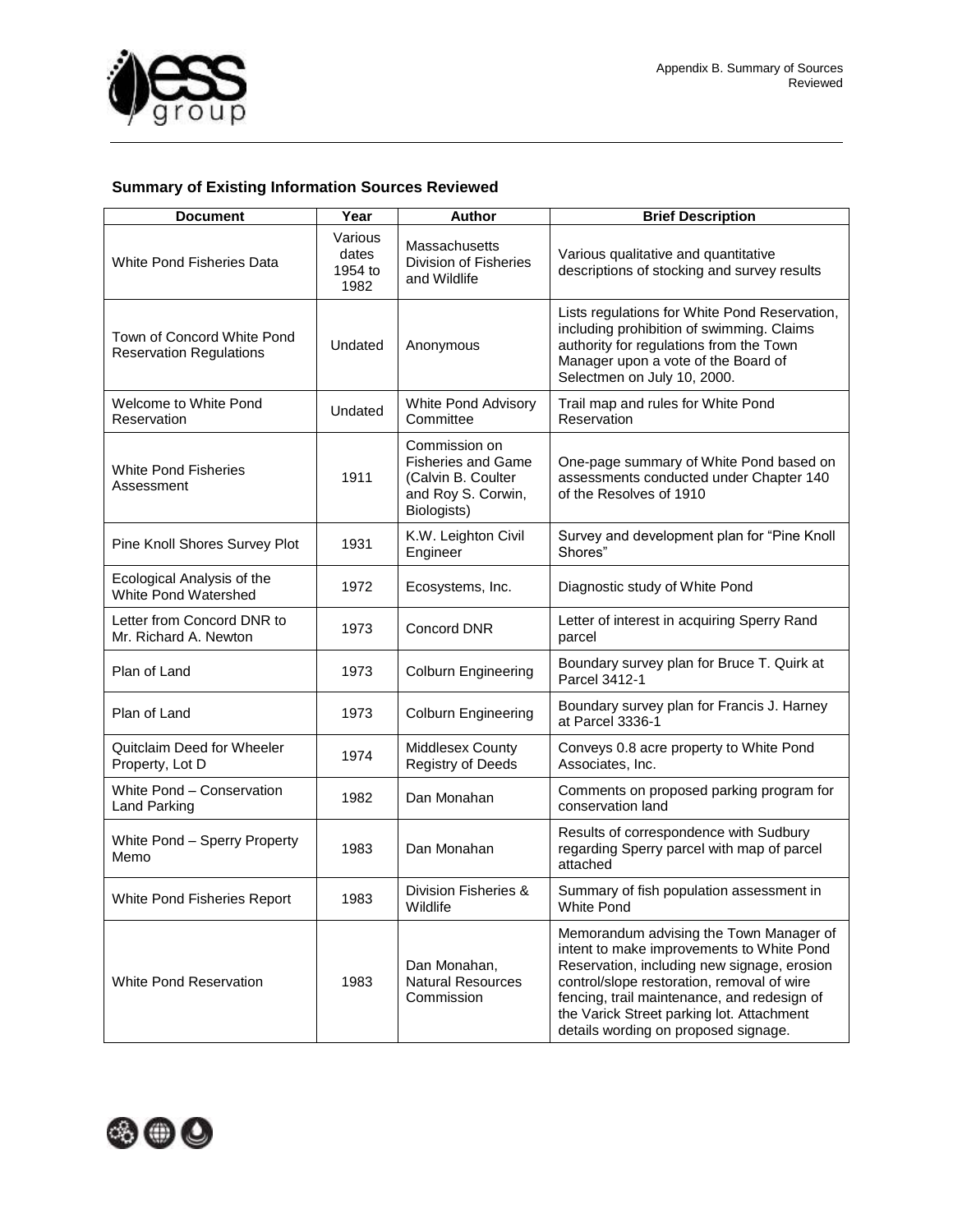

| <b>Document</b>                                                                                  | Year            | <b>Author</b>                                          | <b>Brief Description</b>                                                                                                                                    |
|--------------------------------------------------------------------------------------------------|-----------------|--------------------------------------------------------|-------------------------------------------------------------------------------------------------------------------------------------------------------------|
| <b>White Pond Preliminary</b><br>Diagnostic Study: Technical<br>Assistance Proposal              | 1987            | William W. Walker                                      | Proposal for a study of White Pond in<br>response to algae blooms and concerns<br>about eutrophication.                                                     |
| Ponderings by the Friends of<br><b>White Pond</b>                                                | 1987 to<br>2014 | Various                                                | An occasional newsletter dedicated to White<br>Pond.                                                                                                        |
| White Pond and its<br><b>Surrounding Woods</b>                                                   | 1989            | J. Walter Brain                                        | Summary of Emerson and Thoreau's<br>historical observations                                                                                                 |
| White Pond Water Quality<br>Studies 1988                                                         | 1989            | William W. Walker<br>and George P. Ploetz              | Comprehensive report on results of surface<br>water and groundwater monitoring program.                                                                     |
| White Pond, a resource<br>threatened: Why should it be<br>rescued?                               | 1989            | J. Walter Brain                                        | Concord Journal opinion column urging<br>conservation of the Unisys parcel                                                                                  |
| White Pond Water Quality Data<br>1989                                                            | 1990            | William W. Walker<br>and George P. Ploetz              | Data report of water quality results from 1989                                                                                                              |
| Two towns close in on big land<br>deal                                                           | 1991            | Aaron Zitner                                           | Boston Globe article describing pending<br>acquisition of the Unisys property by Concord<br>and Sudbury.                                                    |
| Unisys discusses plan to clean<br>Sudbury site                                                   | 1991            | <b>Randy Dewar</b>                                     | Middlesex News article describing plans to<br>remediate trichloroethylene released from the<br>former research facility.                                    |
| White Pond 1991                                                                                  | 1991            | Judith Sprott                                          | Report on state of White Pond                                                                                                                               |
| <b>Water Quality Considerations:</b><br>Proposed Purchase of Unisys<br>Land, White Pond, Concord | 1991            | William W. Walker                                      | Summary of water quality issues related to<br>the (then) proposed purchase of Unisys<br>property adjacent to White Pond                                     |
| White Pond Water Quality<br>Studies 1990                                                         | 1991            | William W. Walker<br>and George P. Ploetz              | Data report of water quality results from<br>1990, with a focus on well data                                                                                |
| First Preliminary Report of the<br>White Pond Reservation Task<br>Force                          | 1992            | White Pond<br><b>Reservation Task</b><br>Force         | Outlines needs for newly acquired Unisys<br>parcel                                                                                                          |
| Quitclaim Deed for Unisys<br>Parcel                                                              | 1992            | <b>Ernest Cook</b>                                     | Deed for transfer of Unisys parcel to Town                                                                                                                  |
| Unisys will foreclose on 25<br>acres in Sudbury                                                  | 1992            | Rodney M. Schussler                                    | Middlesex News article describing land<br>transfer process for Unisys parcel to Town                                                                        |
| White Pond Slope Restoration                                                                     | 1994            | Dan Monahan,<br><b>Natural Resources</b><br>Commission | Memorandum to Gordon Daly confirming the<br>schedule and approach for restoring a<br>severely eroded slope on the north side of<br>the Sachem's Cove beach. |
| Policy Statement re<br>Construction in White Pond<br>Watershed Area                              | 2002            | White Pond Advisory<br>Committee                       | Policy regarding building and septic<br>expansion in the White Pond Watershed.<br>Includes streets and addresses.                                           |
| White Pond Reservation/White<br>Pond Conservation Land<br>Management Plan                        | 2002            | <b>White Pond</b><br><b>Reservation Task</b><br>Force  | Recommends guidelines for managing White<br>Pond Reservation                                                                                                |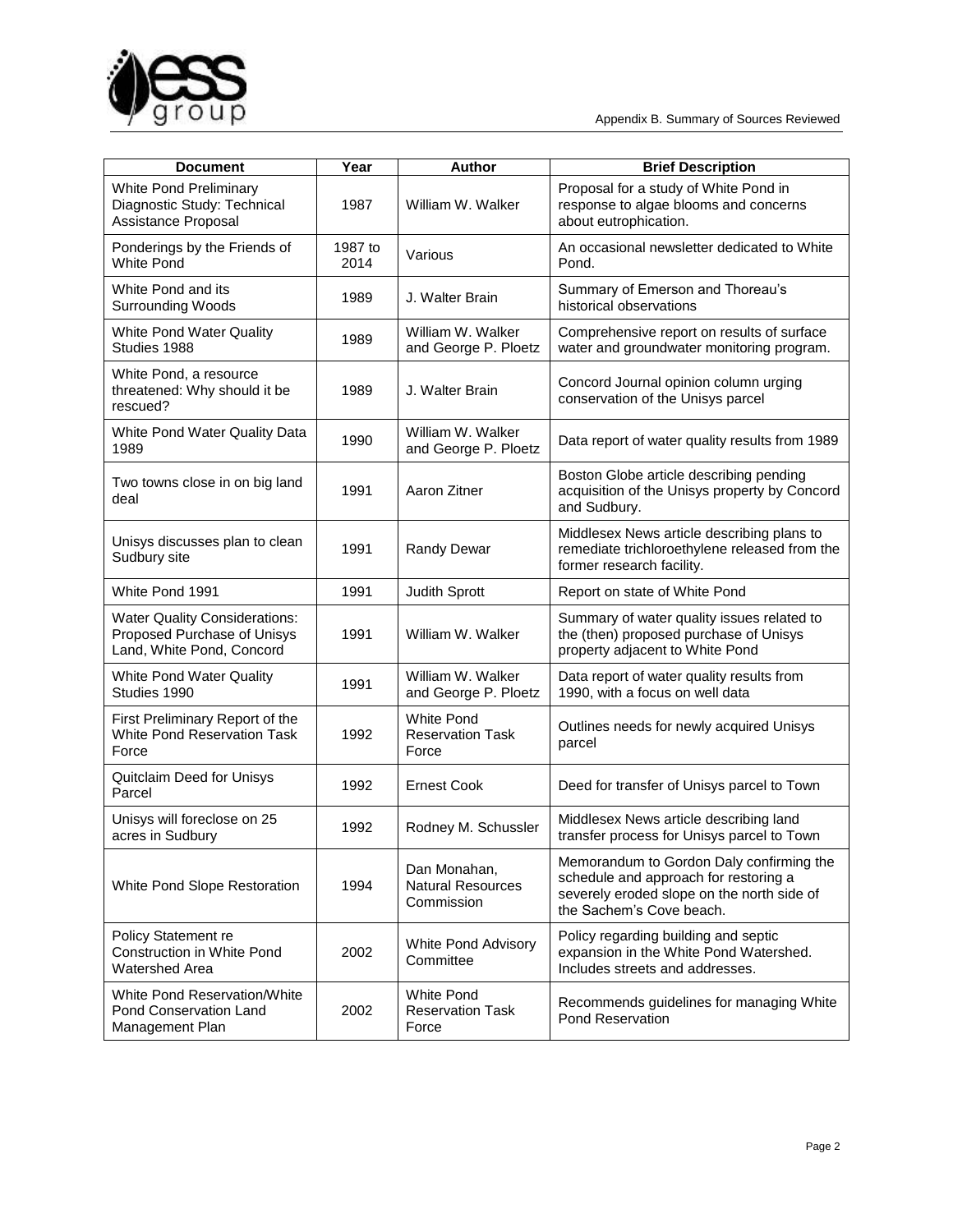

| <b>Document</b>                                                                                                                                                              | Year | <b>Author</b>                                           | <b>Brief Description</b>                                                                                                                                                                                                                                                         |
|------------------------------------------------------------------------------------------------------------------------------------------------------------------------------|------|---------------------------------------------------------|----------------------------------------------------------------------------------------------------------------------------------------------------------------------------------------------------------------------------------------------------------------------------------|
| <b>White Pond Reservation:</b><br>Recommendation for<br>Management Plan                                                                                                      | 2002 | <b>WPAC</b>                                             | Presentation on need to manage<br>uncontrolled access and related problems,<br>primarily at Sachem's Cove                                                                                                                                                                        |
| <b>Natural Resources</b><br>Commission Response to the<br>White Pond Task Force's<br>Recommendation on the<br>Permanent Preservation of the<br><b>White Pond Reservation</b> | 2003 | <b>Natural Resources</b><br>Commission                  | Memorandum to multiple recipients stating<br>Natural Resources Commission's support for<br>the transfer of White Pond Reservation to<br>conservation land (pending the Wastewater<br>Planning Committee's finding that the<br>Reservation is unsuitable as a treatment<br>site). |
| Pond Lovers Alarmed by Rail<br><b>Trail Plan</b>                                                                                                                             | 2003 | Sally Heaney                                            | Boston Globe article regarding BFRT                                                                                                                                                                                                                                              |
| Comprehensive Wastewater<br>Management Plan Summary.<br>Town of Concord,<br>Massachusetts                                                                                    | 2003 | Weston and<br>Sampson Engineers,<br>Inc.                | Evaluated opportunity to site wastewater<br>infrastructure on White Pond Reservation<br>land                                                                                                                                                                                     |
| Open Letter to the Town of<br>Concord                                                                                                                                        | 2005 | John Scibetta<br>(resident of<br>Somerville, MA)        | Complaint about recreational use of White<br>Pond                                                                                                                                                                                                                                |
| Septic Permits Issued by<br>Concord BOH since 2000                                                                                                                           | 2006 | Concord Board of<br>Health                              | List of septic permits issued between 2000<br>and 2006 in White Pond area                                                                                                                                                                                                        |
| White Pond Phosphorus<br><b>Results</b>                                                                                                                                      | 2006 | <b>Upstate Freshwater</b><br>Institute                  | Results of surface water sampling August<br>through November 2006                                                                                                                                                                                                                |
| White Pond - Access                                                                                                                                                          | 2007 | Marcia Rasmussen,<br>others                             | Correspondence regarding ownership of and<br>responsibility for of the public access road.<br>Primary reference is to Chapter 336 of the<br>Acts of 2006.                                                                                                                        |
| White Pond People<br>Management Plan and BFRT<br>Impact                                                                                                                      | 2008 | <b>White Pond Advisory</b><br>Committee                 | Recommendations for managing public use<br>of White Pond and adjacent public lands.<br>Includes an initial analysis of the potential<br>impact of the Bruce Freeman Rail Trail.                                                                                                  |
| Solar Siting Committee Report                                                                                                                                                | 2011 | Town of Concord<br>Solar Siting<br>Committee            | Evaluated opportunity to site a solar power<br>installation on White Pond Reservation land                                                                                                                                                                                       |
| 2012 Integrated List of Waters                                                                                                                                               | 2012 | Massachusetts<br>Division of<br>Watershed<br>Management | Assessment of waters of the state and listing<br>of impaired waters                                                                                                                                                                                                              |
| White Pond Cove in Danger                                                                                                                                                    | 2012 | Kate Blair                                              | Concord Journal article regarding illegal<br>swimming in Sachem's Cove                                                                                                                                                                                                           |
| What is White Pond's Future<br>with Trail?                                                                                                                                   | 2013 | Robert Gerzon                                           | Concord Journal article regarding BFRT                                                                                                                                                                                                                                           |